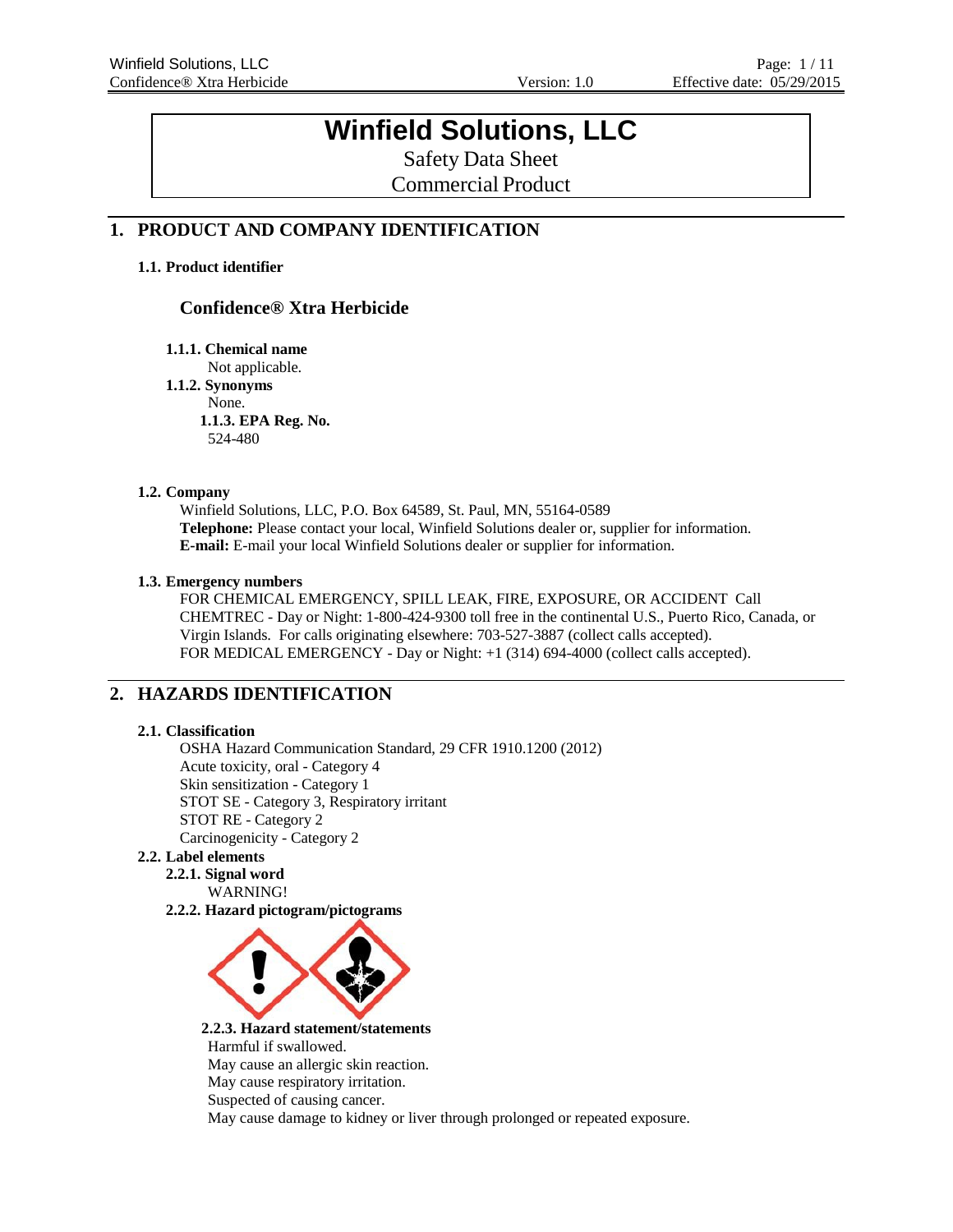#### **2.2.4. Precautionary statement/statements**

Obtain special instructions before use. Do not handle until all safety precautions have been read and understood. Wash thoroughly after handling. Do not breathe dust/fume/gas/mist/vapours/spray. Do not eat, drink or smoke when using this product. Wear protective gloves/protective clothing/eye protection/face protection. Wear respiratory protection. IF SWALLOWED: Call a POISON CENTER or doctor/physician if you feel unwell. Rinse mouth. IF INHALED: Remove person to fresh air and keep comfortable for breathing. If experiencing respiratory symptoms: Immediately call a POISON CENTER or doctor/physician. Store in a well-ventilated place. Store locked up. Dispose of contents/container in accordance with local, regional, national and international regulations.

## **2.3. Appearance and odour (colour/form/odour)**

Pink /Suspension / Mild

### **2.4. OSHA Status**

This product is hazardous according to the OSHA Hazard Communication Standard, 29 CFR 1910.1200.

Refer to section 11 for toxicological and section 12 for environmental information.

## **3. COMPOSITION/INFORMATION ON INGREDIENTS**

#### **Active ingredient**

2-chloro-N-(ethoxymethyl)-N-(2-ethyl-6-methylphenyl) acetamide; {Acetochlor} 6-chloro-N-ethyl-N'-(1-methylethyl)-1,3,5-triazine-2,4-diamine; {Atrazine}

| <b>Composition</b>                         |             |                           |
|--------------------------------------------|-------------|---------------------------|
| <b>COMPONENT</b>                           | CAS No.     | % by weight (approximate) |
| Acetochlor                                 | 34256-82-1  | 46.3                      |
| Atrazine                                   | 1912-24-9   | 18.3                      |
| Furilazole (Safener)                       | 121776-33-8 | $\leq=2$                  |
| Surfactant(s), water and minor formulating |             | $\leq 34$                 |
| ingredients                                |             |                           |

The specific chemical identity is being withheld because it is trade secret information of Monsanto Company.

## **4. FIRST AID MEASURES**

Use personal protection recommended in section 8.

#### **4.1. Description of first aid measures**

- **4.1.1. Eye contact:** If in eyes, hold eye open and rinse slowly and gently for 15-20 minutes. Remove contact lenses, if present, after first 5 minutes, then continue rinsing. Call a poison control center or doctor for treatment advice.
- **4.1.2. Skin contact:** Take off contaminated clothing. Rinse skin immediately with plenty of water for 15- 20 minutes. Call a poison control center or doctor for treatment advice. Sensitized persons should avoid further contact and reuse of contaminated clothing.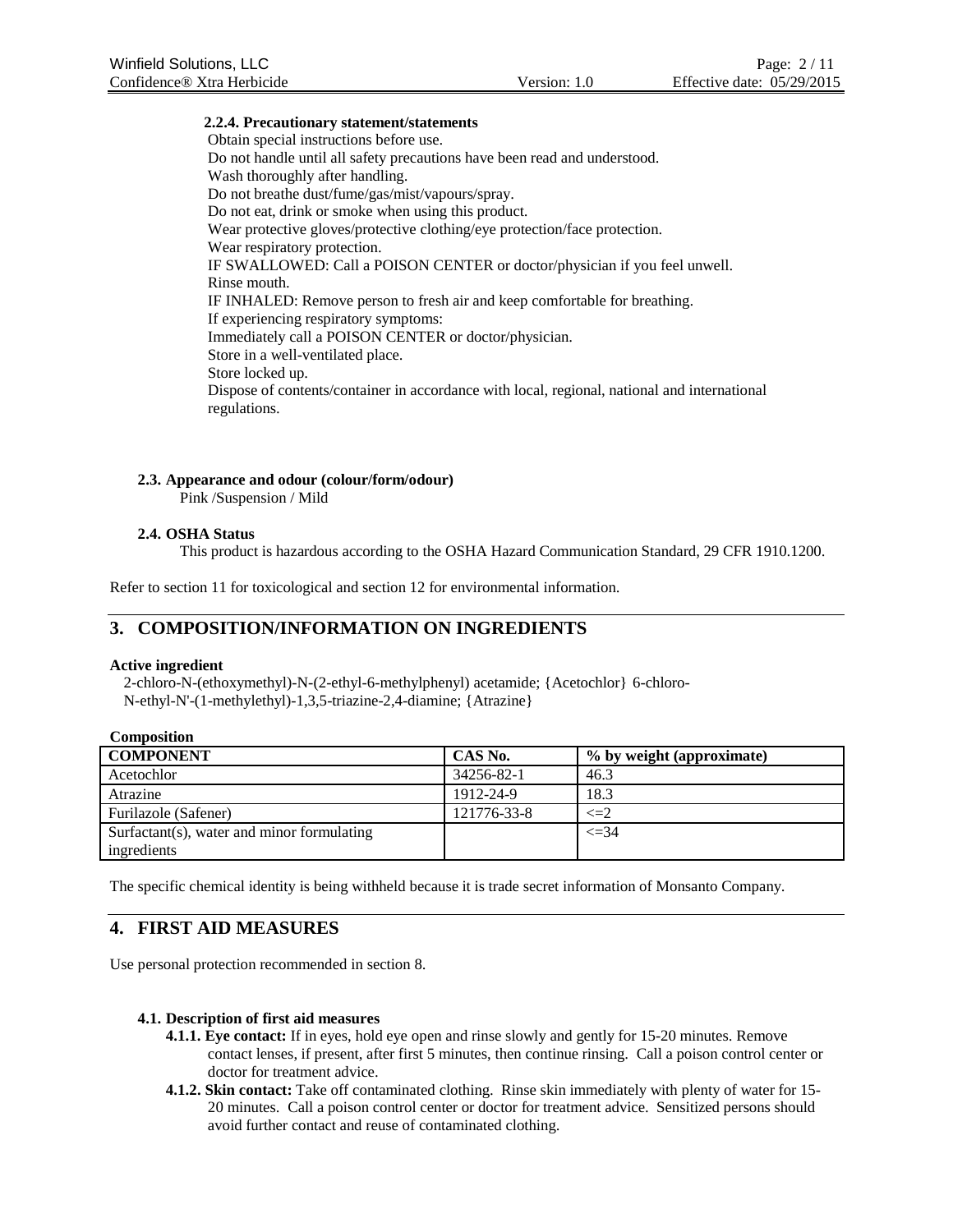- **4.1.3. Inhalation:** If inhaled, move person to fresh air. If person is not breathing, call emergency number or ambulance, then give artificial respiration, preferably mouth-to-mouth, if possible. Call a poison control center or doctor for treatment advice.
- **4.1.4. Ingestion:** Call poison control center or doctor immediately for treatment advice. Have person sip a glass of water if able to swallow. Do not induce vomiting unless told to do so by the poison center or doctor. Do not give anything by mouth to an unconscious person.

#### **4.2. Most important symptoms and effects, both acute and delayed**

- **4.2.1. Eye contact, short term:** Causes moderate but temporary eye irritation.
- **4.2.2. Skin contact, short term:** Not expected to produce significant adverse effects when recommended use instructions are followed.May cause allergic skin reaction.
- **4.2.3. Inhalation, short term:** Harmful by inhalation.
- **4.2.4. Single ingestion:** Harmful if swallowed.

#### **4.3. Indication of any immediate medical attention and special treatment needed**

## **5. FIRE-FIGHTING MEASURES**

#### **5.1. Extinguishing media**

**5.1.1. Recommended**: Water, foam, dry chemical, carbon dioxide (CO2)

#### **5.2. Special hazards**

#### **5.2.1. Unusual fire and explosion hazards**

None.

Minimise use of water to prevent environmental contamination. Environmental precautions: see section 6.

#### **5.2.2. Hazardous products of combustion**

Carbon monoxide (CO), nitrogen oxides (NOx), hydrogen chloride (HCl)

**5.3. Fire fighting equipment:** Self-contained breathing apparatus. Equipment should be thoroughly decontaminated after use.

#### **5.4. Flash point**

Does not flash.

## **6. ACCIDENTAL RELEASE MEASURES**

#### **6.1. Personal precautions**

Use personal protection recommended in section 8.

#### **6.2. Environmental precautions**

Minimise spread. Contain spillage with sand bags or other means. Keep out of drains, sewers, ditches and water ways. Do NOT contaminate water when disposing of rinse waters.

#### **6.3. Methods for cleaning up**

Contain spillage with sand bags or other means. SMALL QUANTITIES: Absorb in earth, sand or absorbent material. Flush spill area with water. Dig up heavily contaminated soil. LARGE QUANTITIES: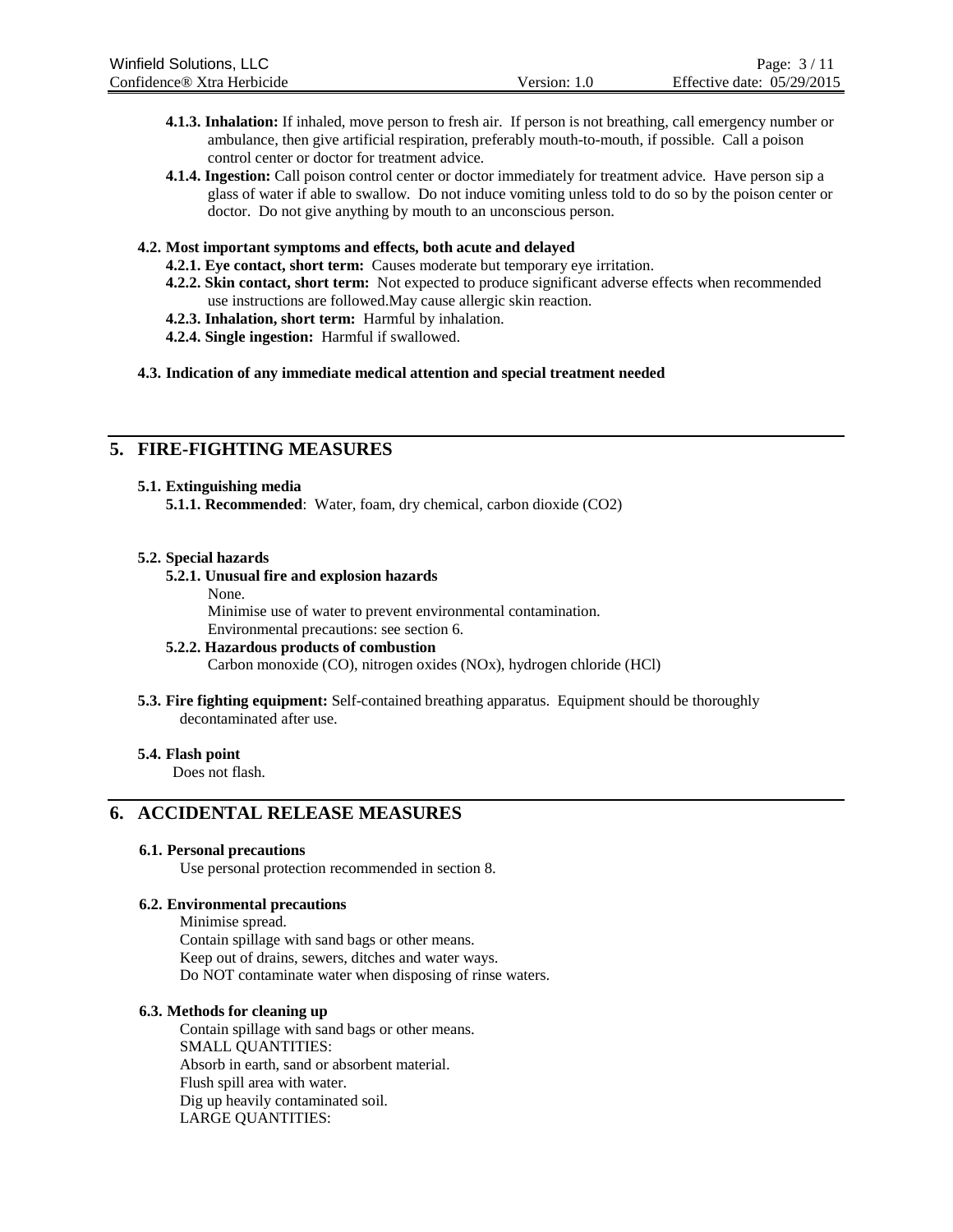Collect in containers for disposal.

Place leaking containers in oversize leakproof drums for transport. Flush residues with small quantities of water. Minimise use of water to prevent environmental contamination. Refer to section 7 for types of containers.

Refer to section 13 for disposal of spilled material. Use handling recommendations in Section 7 and personal protection recommendations in Section 8.

## **7. HANDLING AND STORAGE**

Good industrial practice in housekeeping and personal hygiene should be followed.

#### **7.1. Precautions for safe handling**

Avoid contact with eyes, skin and clothing. Do NOT taste or swallow. Avoid prolonged or repeated contact with skin. Avoid breathing vapour or mist. When using do not eat, drink or smoke. Wash hands thoroughly after handling or contact. Wash contaminated clothing before re-use. Wash outside of gloves before removing. Thoroughly clean equipment after use. Do not contaminate drains, sewers and water ways when disposing of equipment rinse water. Refer to section 13 of the safety data sheet for disposal of rinse water. Remove contaminated clothing.

#### **7.2. Conditions for safe storage**

**Compatible materials for storage**: stainless steel, Heresite[TM]-lined steel, high-density polyethylene (HDPE), polypropylene (PP), Teflon[TM], polyvinylidene difluoride (PVDF)

**Incompatible materials for storage**: unlined mild steel, aluminium, polyvinyl chloride (PVC), Contact with mild steel may cause color change and reduce product's ability to emulsify with water. Keep out of reach of children.

Keep away from food, drink and animal feed.

Keep only in the original container.

Use appropriate containment to avoid environmental contamination.

Keep container tightly closed in a cool, well-ventilated place.

Minimum shelf life: 2 years.

## **8. EXPOSURE CONTROLS/PERSONAL PROTECTION**

| 8.1. Airborne exposure limits |
|-------------------------------|
|                               |

| <b>Components</b>                                         | <b>Exposure Guidelines</b>                                                                                                                                                                                     |
|-----------------------------------------------------------|----------------------------------------------------------------------------------------------------------------------------------------------------------------------------------------------------------------|
| Acetochlor                                                | No specific occupational exposure limit has been established.                                                                                                                                                  |
| Atrazine                                                  | TLV (ACGIH): 2 mg/m3 (TWA): A3: Animal carcinogen<br>PEL (OSHA): No specific occupational exposure limit has been established.                                                                                 |
| Furilazole (Safener)                                      | TLV (ACGIH): No specific occupational exposure limit has been established.<br>PEL (OSHA): No specific occupational exposure limit has been established.<br>NCEL (New Chemical Exposure Limit): 0.1 mg/m3 (TWA) |
| Surfactant(s), water and minor<br>formulating ingredients | No specific occupational exposure limit has been established.                                                                                                                                                  |

#### **8.2. Engineering controls:** No special requirement when used as recommended.

#### **8.3. Recommendations for personal protective equipment**

**8.3.1. Eye protection:** If there is significant potential for contact: Wear chemical goggles.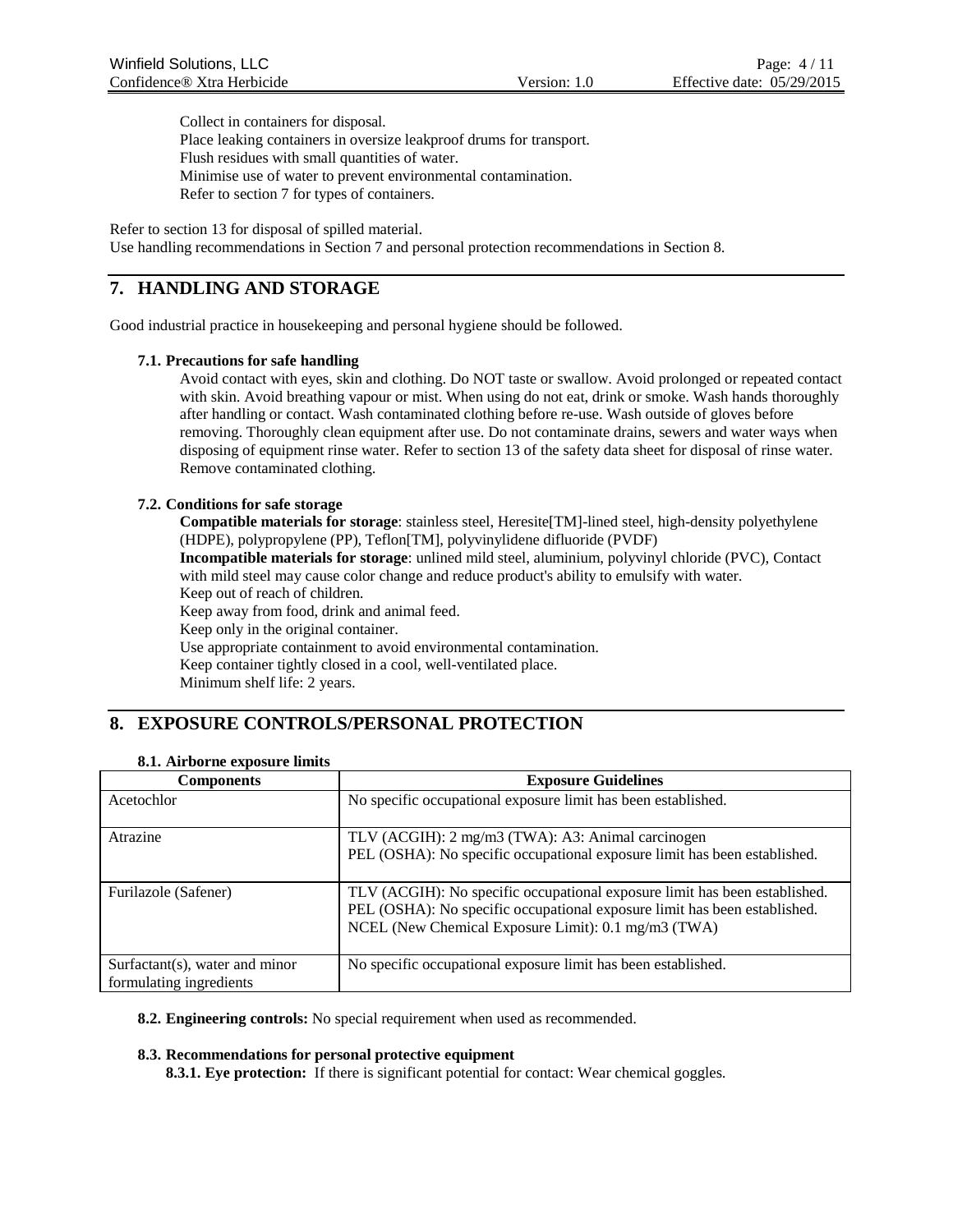**8.3.2. Skin protection:** Wear chemical resistant gloves. If there is significant potential for contact: Wear chemical resistant clothing/footwear. Applicators and other handlers must wear: Wear long sleeved shirt, long pants and shoes with socks. Wear chemical resistant apron. Follow manufacturer's instructions for cleaning/maintaining Personal Protective Equipment. Keep and wash personal protective equipment separately from other laundry. If no such instructions for washables, use detergent and hot water.

**8.3.3. Respiratory protection:** If airborne exposure is excessive:

Wear respirator. Full facepiece/hood/helmet respirator replaces need for chemical goggles. Respiratory protection programs must comply with all local/regional/national regulations.

When recommended, consult manufacturer of personal protective equipment for the appropriate type of equipment for a given application.

## **9. PHYSICAL AND CHEMICAL PROPERTIES**

These physical data are typical values based on material tested but may vary from sample to sample. Typical values should not be construed as a guaranteed analysis of any specific lot or as specifications for the product.

| Colour/colour range:                            | Pink                                      |
|-------------------------------------------------|-------------------------------------------|
| Odour:                                          | Mild                                      |
| Form:                                           | Suspension                                |
| Physical form changes (melting, boiling, etc.): |                                           |
| Melting point:                                  | Not applicable.                           |
| Boiling point:                                  | No data.                                  |
| Flash point:                                    | Does not flash.                           |
| <b>Explosive properties:</b>                    | No explosive properties                   |
| Auto ignition temperature:                      | No data.                                  |
| Self-accelerating decomposition                 | No data.                                  |
| temperature (SADT):                             |                                           |
| Oxidizing properties:                           | No data.                                  |
| Specific gravity:                               | 1.1 20 °C / 15.6 °C                       |
| Vapour pressure:                                | No significant volatility.                |
| Vapour density:                                 | Not applicable.                           |
| Evaporation rate:                               | No data.                                  |
| Dynamic viscosity:                              | 300 cP 10 °C; Method: Haake               |
| Kinematic viscosity:                            | No data.                                  |
| Density:                                        | 1.019 - 1.112 g/cm3 @ 20 °C               |
| Solubility:                                     | Water: Emulsifies.                        |
| pH:                                             | $7.0 - 8.5 \ @ \ 50 \ g/l$                |
| Partition coefficient:                          | log Pow: 4.14 20 $\degree$ C (acetochlor) |
| Partition coefficient:                          | log Pow: 2.5 $25^{\circ}$ C (atrazine)    |

## **10. STABILITY AND REACTIVITY**

### **10.1. Reactivity**

Corrosive to mild steel. Corrosive to aluminium.

### **10.2. Stability**

Stable under normal conditions of handling and storage.

### **10.3.Possibility of hazardous reactions**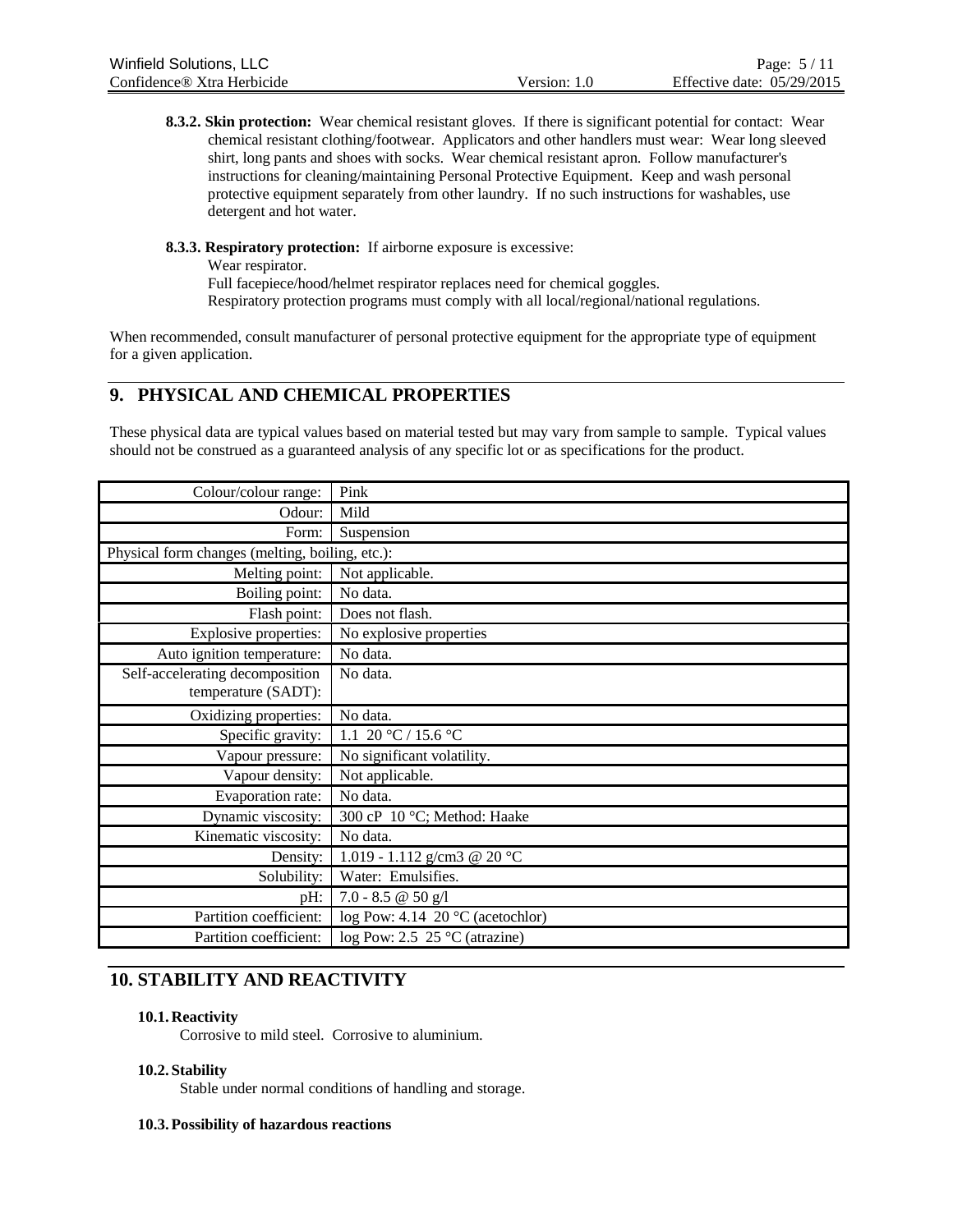Corrosive to mild steel. Corrosive to aluminium. **Hazardous polymerization:** Does not occur.

#### **10.4.Incompatible materials**

unlined mild steel;aluminium;polyvinyl chloride (PVC);Contact with mild steel may cause color change and reduce product's ability to emulsify with water.; Compatible materials for storage: see section 7.2.

#### **10.5.Hazardous decomposition**

Thermal decomposition: Hazardous products of combustion: see section 5.

## **11. TOXICOLOGICAL INFORMATION**

This section is intended for use by toxicologists and other health professionals.

**Likely routes of exposure:** Skin contact, eye contact, inhalation

#### **Potential health effects**

**Eye contact, short term:** Causes moderate but temporary eye irritation. **Skin contact, short term:** Not expected to produce significant adverse effects when recommended use instructions are followed. May cause allergic skin reaction. **Inhalation, short term:** Harmful by inhalation. **Single ingestion:** Harmful if swallowed.

Data obtained on similar products and on components are summarized below.

#### **Similar formulation**

#### **Acute oral toxicity**

**Rat, LD50**: 1,249 mg/kg body weight

Other effects: breathing difficulty, decreased activity, weight loss, prostration, decrease of food consumption **Acute dermal toxicity**

**Rat, LD50**: > 5,000 mg/kg body weight

Practically non-toxic.

#### **Skin irritation**

### **Rabbit, 6 animals, OECD 404 test**:

Days to heal: 2 Primary Irritation Index (PII): 0.4/8.0 Essentially non irritating.

#### **Eye irritation**

**Rabbit, 6 animals, OECD 405 test**: Days to heal: 7 Slight irritation. **Acute inhalation toxicity Rat, LC50, 4 hours, aerosol**:

No 4-hr LC50 at the maximum achievable concentration. No mortality.

**Skin sensitization**

**Guinea pig, 3-induction Buehler test**:

Positive incidence: 10 % Negative.

#### **Acetochlor**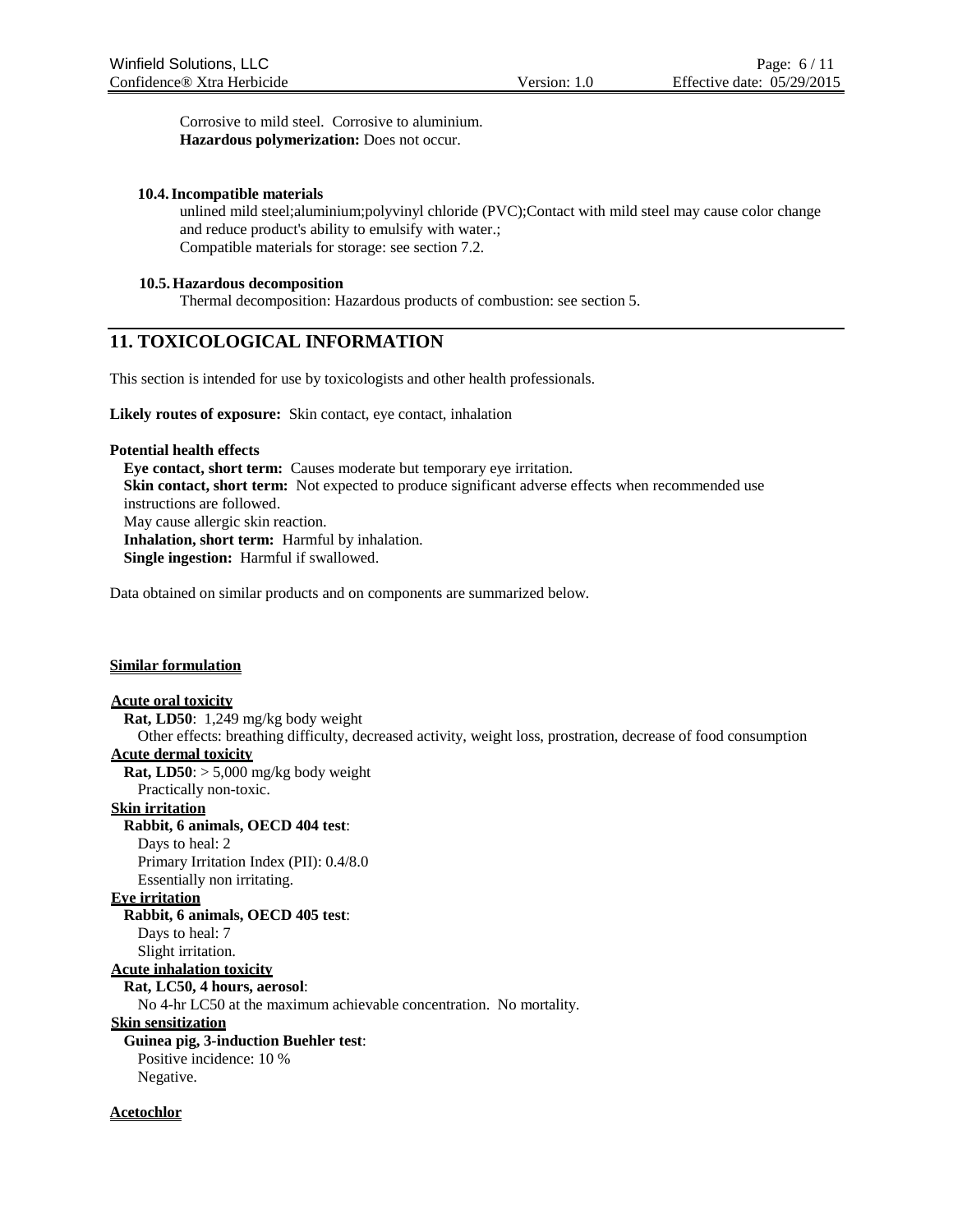#### **Genotoxicity**

Not genotoxic on the basis of weight of evidence analysis.

#### **Carcinogenicity**

Nasal and thyroid tumours in rats. Mode(s) of action not relevant to humans. Liver tumours in rats and mice. Only above the MTD. Not relevant to humans. Lung tumours and histiocytic sarcomas in mice. Probably not treatment related.

#### **Reproductive/Developmental Toxicity**

Reproductive effects in rats only in the presence of significant maternal toxicity. Developmental effects in rats only in the presence of significant maternal toxicity. No developmental effects in rabbits.

Testicular damage in dogs only in the presence of substantial systemic toxicity.

#### **EXPERIENCE WITH HUMAN EXPOSURE**

#### **Skin contact, short term, occupational**:

**Skin effects**: sensitization in susceptible individuals

#### **Atrazine**

#### **Genotoxicity**

Not genotoxic.

#### **Carcinogenicity**

Mammary tumours in rats. Mode(s) of action not relevant to humans.

#### **Reproductive/Developmental Toxicity**

No reproductive effects in rats.

Developmental effects in rats and rabbits only in the presence of significant maternal toxicity.

#### **Furilazole (Safener)**

#### **Genotoxicity**

Not genotoxic on the basis of weight of evidence analysis.

#### **Carcinogenicity**

Liver, testes (Leydig cell) and forestomach tumours in rats. Liver and lung tumours in mice. Only at or above MTD. Questionable relevance to humans.

#### **Reproductive/Developmental Toxicity**

No reproductive effects in rats. No developmental effects in rabbits. Developmental effects in rats only in the presence of maternal toxicity.

## **12. ECOLOGICAL INFORMATION**

This section is intended for use by ecotoxicologists and other environmental specialists.

Data obtained on product, similar products and on components are summarized below.

**Aquatic toxicity, fish**

**Rainbow trout (Oncorhynchus mykiss):** Acute toxicity, 96 hours, static, LC50: 1.2 mg/L

Moderately toxic.

#### **Avian toxicity**

**Bobwhite quail (Colinus virginianus):** Acute oral toxicity, single dose, LD50: 999 mg/kg body weight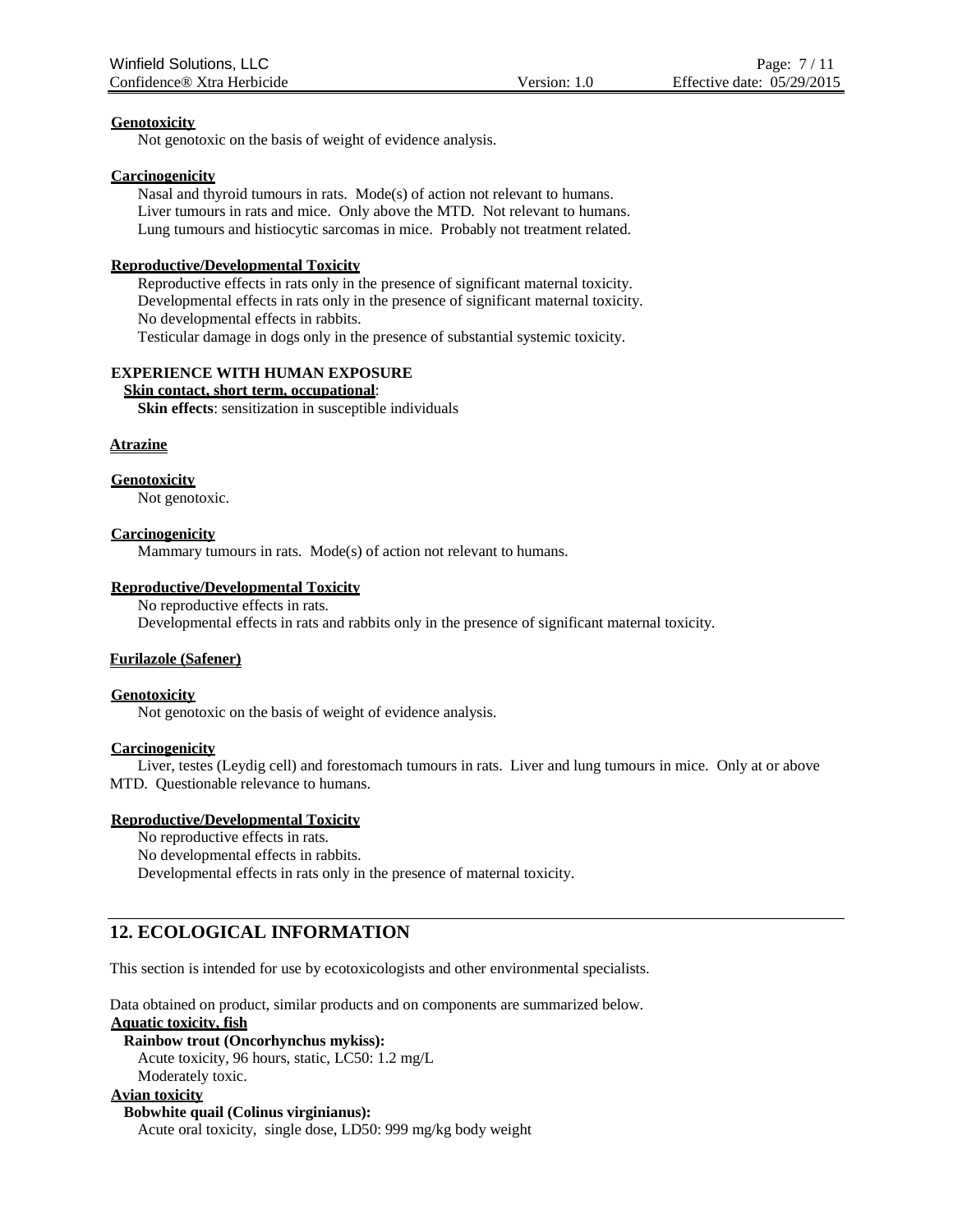Slightly toxic.

#### **Similar formulation**

### **Aquatic toxicity, algae/aquatic plants**

**Green algae (Selenastrum capricornutum):** Acute toxicity, 72 hours, static, EbC50 (biomass): 5.01 µg/L Very highly toxic.

#### **Acetochlor**

**Aquatic toxicity, invertebrates Water flea (Daphnia magna):** Acute toxicity, 48 hours, static, EC50: 8.6 - 16 mg/L Moderately toxic. **Arthropod toxicity Honey bee (Apis mellifera):** Oral, 48 hours,  $LD50$ :  $> 100 \mu$ g/bee Practically non-toxic. **Honey bee (Apis mellifera):** Contact, 48 hours,  $LD50: > 200 \mu g/bee$ Practically non-toxic. **Soil organism toxicity, invertebrates Earthworm (Eisenia foetida):**

Acute toxicity, 14 days, LC50: 211 - 397 mg/kg dry soil Slightly toxic. **Bioaccumulation**

**Bluegill sunfish (Lepomis macrochirus):** Whole fish: BCF: 20

Rapid depuration after end of exposure.

**Dissipation**

**Water, aerobic, 20 °C:** Half life: 25.9 - 55.1 days **Soil, aerobic, 20 °C:** Half life: 3.4 - 29 days Koc: 74 - 422

#### **Atrazine**

**Aquatic toxicity, invertebrates Water flea (Daphnia magna):** Acute toxicity, 48 hours, EC50: 6.9 mg/L Moderately toxic. **Arthropod toxicity Honey bee (Apis mellifera):** Contact, 48 hours,  $LD50$ :  $> 97 \mu$ g/bee **Bioaccumulation Bluegill sunfish (Lepomis macrochirus):** Edible portion: BCF: 8 Rapid depuration after end of exposure. **Bluegill sunfish (Lepomis macrochirus):** Whole fish: BCF: 15 Rapid depuration after end of exposure.

#### **Furilazole (Safener)**

**Aquatic toxicity, invertebrates**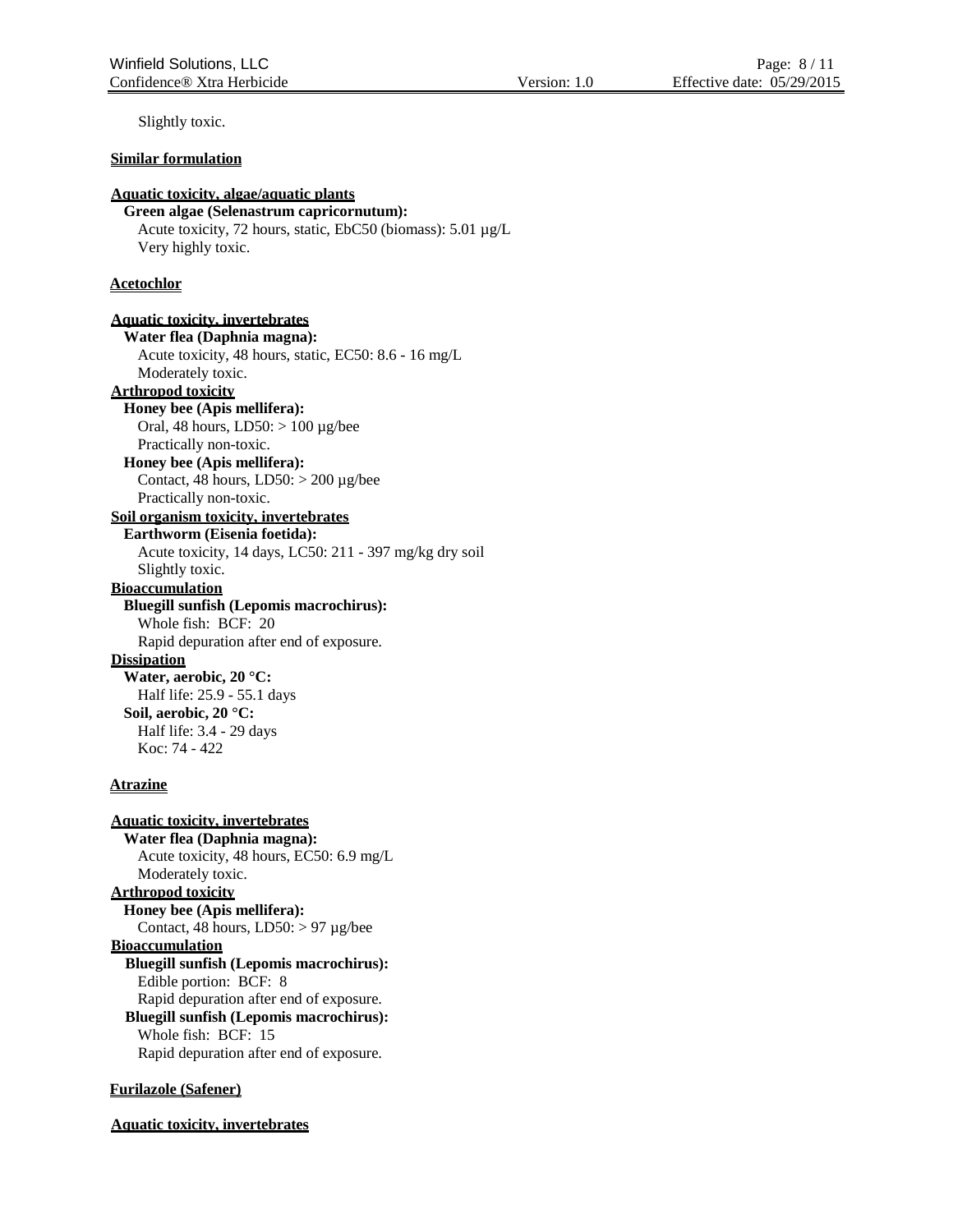**Water flea (Daphnia magna):**

Acute toxicity, 48 hours, static, EC50: 26 mg/L Slightly toxic.

## **Arthropod toxicity**

**Honey bee (Apis mellifera):** Contact, 48 hours,  $LD50: > 100 \mu g/bee$ Practically non-toxic. **Photochemical degradation Water:**

Half life: 30 days

## **Dissipation**

**Soil, aerobic, 20 °C:** Half life: 52 - 78 days Koc: 56 - 341 L/kg

**Water, aerobic, 20 °C:** Half life: 6 days

#### **Biodegradation**

**Manometric respirometry test:** Degradation: 1 % within 28 days

Not readily biodegradable.

## **13. DISPOSAL CONSIDERATIONS**

#### **13.1.Waste treatment methods**

#### **13.1.1. Product**

Keep out of drains, sewers, ditches and water ways. Recycle if appropriate facilities/equipment available. Burn in special, controlled high temperature incinerator. Follow all local/regional/national/international regulations.

#### **13.1.2. Container**

See the individual container label for disposal information. Emptied containers retain vapour and product residue. Observe all labeled safeguards until container is cleaned, reconditioned or destroyed. Empty packaging completely. Triple or pressure rinse empty containers. Do NOT contaminate water when disposing of rinse waters. Ensure packaging cannot be reused. Do NOT reuse containers. Store for collection by approved waste disposal service. Recycle if appropriate facilities/equipment available. Follow all local/regional/national/international regulations.

Use handling recommendations in Section 7 and personal protection recommendations in Section 8.

## **14. TRANSPORT INFORMATION**

The data provided in this section is for information only. Please apply the appropriate regulations to properly classify your shipment for transportation.

#### **14.1. US Dept. of Transportation (DOT) Hazardous Materials Regulations (49 CFR Parts 105-180)**

| Proper Shipping Name | Not regulated for domestic ground transportation. () |
|----------------------|------------------------------------------------------|
| (Technical Name if   |                                                      |
| required):           |                                                      |

#### **14.1.1. Special provisions**

This material meets the definition of a marine pollutant.

#### **14.2.IMDG Code**

#### **14.2.1. Note**

Use description for ENVIRONMENTALLY HAZARDOUS SUBSTANCE, LIQUID, N.O.S.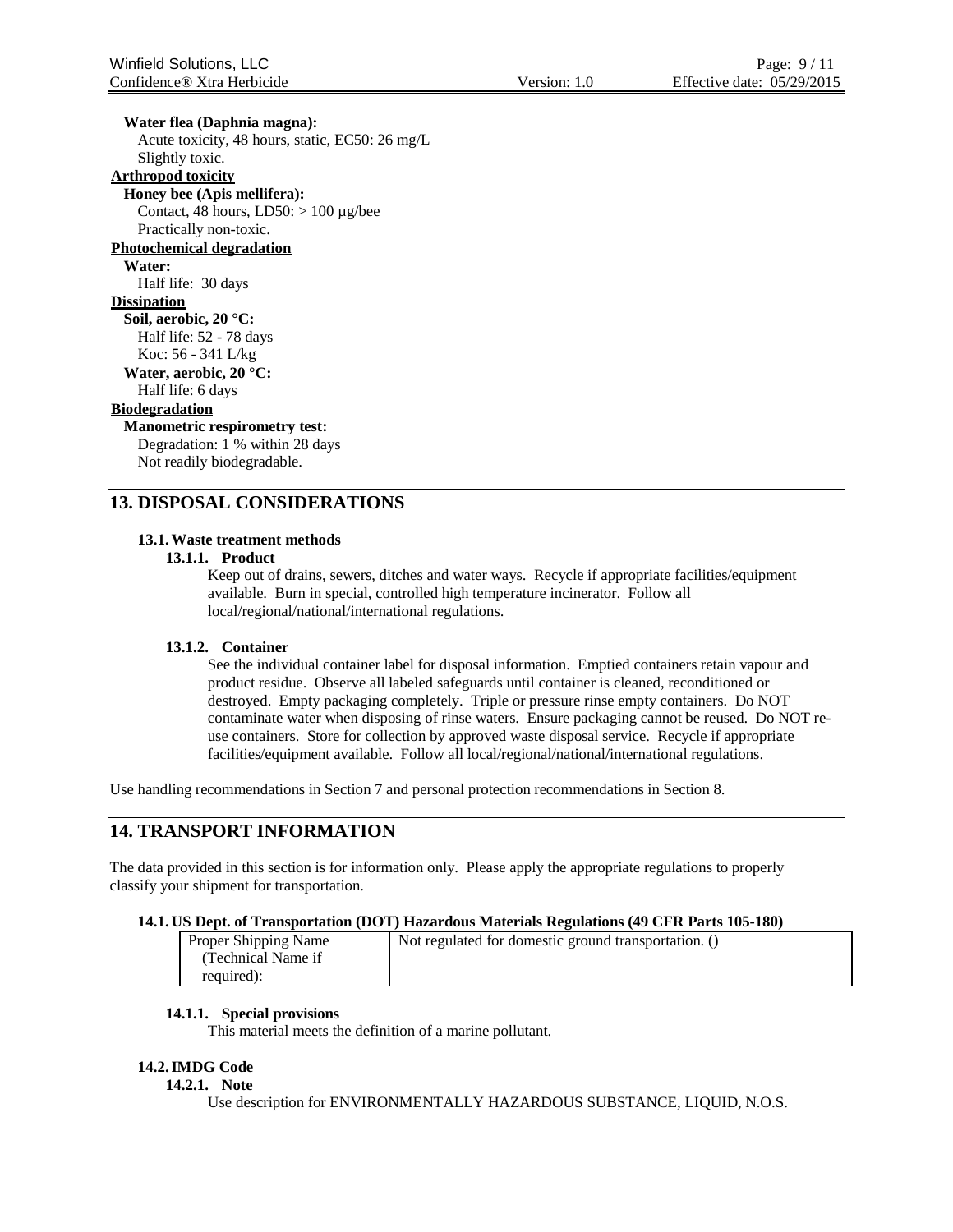## **14.3.IATA/ICAO**

**14.3.1. Note**

Use description for ENVIRONMENTALLY HAZARDOUS SUBSTANCE, LIQUID, N.O.S.

## **15. REGULATORY INFORMATION**

#### **15.1.Environmental Protection Agency**

#### **15.1.1. TSCA Inventory**

All components are on the US EPA's TSCA Inventory

### **15.1.2. SARA Title III Rules**

Section 311/312 Hazard Categories: Immediate, Delayed Section 302 Extremely Hazardous Substances: Not applicable. Section 313 Toxic Chemical(s): Atrazine

#### **15.1.3. CERCLA Reportable quantity**

Not applicable.

#### **15.1.4. Federal Insecticide, Fungicide, Rodenticide Act (FIFRA)**

This chemical is a pesticide product registered by the United States Environmental Protection Agency and is subject to certain labeling requirements under federal pesticide law. These requirements differ from the classification criteria and hazard information required for safety data sheets (SDS), and for workplace labels of non-pesticide chemicals. The hazard information required on the pesticide label is reproduced below. The pesticide label also includes other important information, including directions for use.

RESTRICTED USE PESTICIDE due to ground and surface water concerns. CAUTION! HARMFUL IF SWALLOWED, HARMFUL IF INHALED, CAUSES MODERATE EYE IRRITATION, MAY CAUSE ALLERGIC SKIN REACTION

Acute oral toxicity: FIFRA category III. Acute dermal toxicity: FIFRA category IV. Acute inhalation toxicity: FIFRA category IV. Skin irritation: FIFRA category IV. Eye irritation: FIFRA category III.

## **16. OTHER INFORMATION**

The information given here is not necessarily exhaustive but is representative of relevant, reliable data.

Follow all local/regional/national/international regulations.

Please consult supplier if further information is needed.

In this document the British spelling was applied.

|| Significant changes versus previous edition.

Health Flammability Instability Additional Markings 2 1 1 NFPA  $0 =$ Minimal hazard,  $1 =$ Slight hazard,  $2 =$ Moderate hazard,  $3 =$ Severe hazard,  $4 =$ Extreme hazard

Endnotes: { a} EU label (manufacturer self-classification)